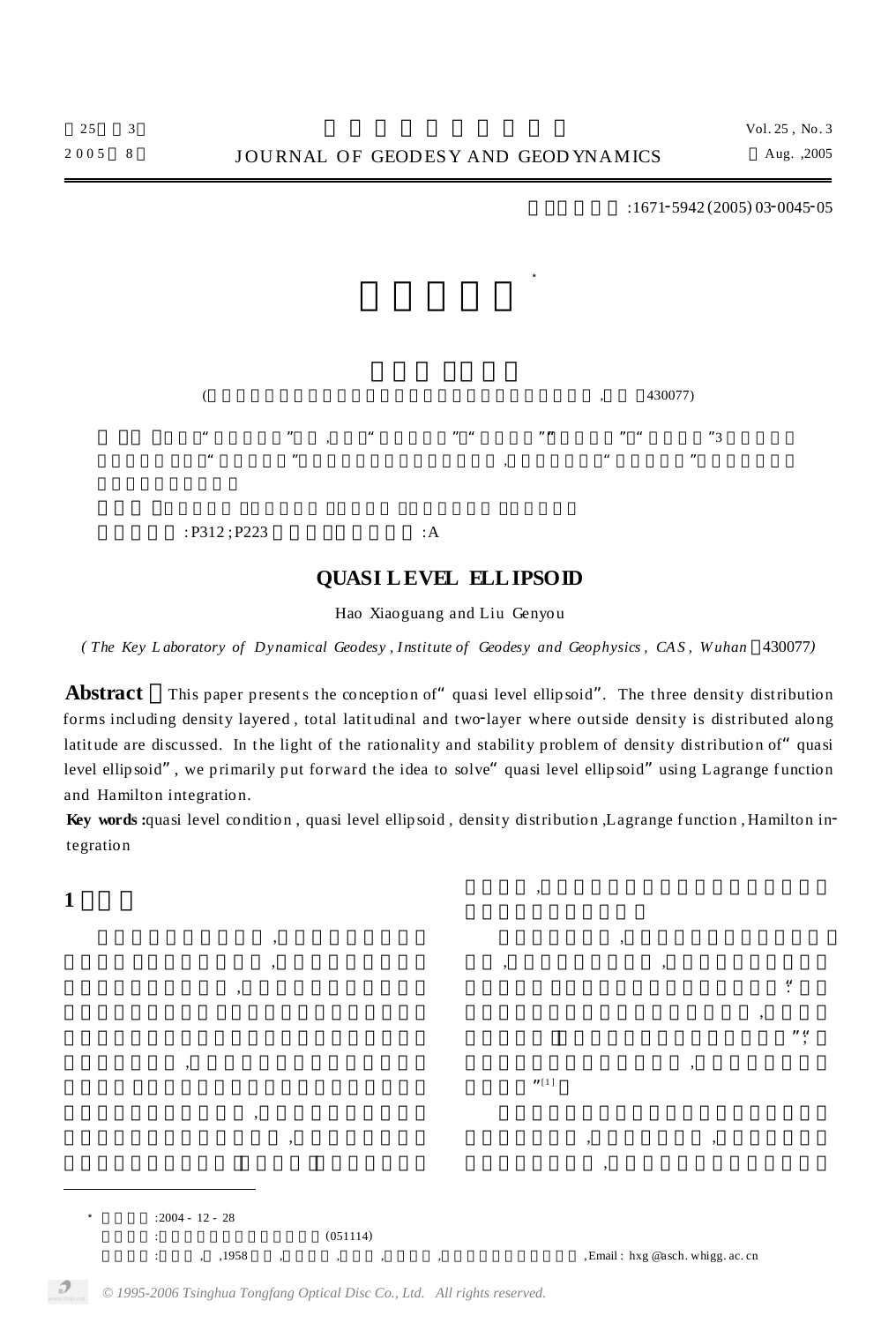2 " " " " " " " "   
1980  

$$
(a, b, GM, )
$$
,

$$
_{0} = \frac{a \cos^{2} B + b \sin^{2} B}{\sqrt{a^{2} \cos^{2} B + b^{2} \sin^{2} B}}
$$
(1)

$$
\begin{cases}\n\frac{1}{e} = \frac{GM}{ab} \left(1 + m \frac{6(e - \arctan e) - 2e^3}{3[3 + e^2) \arctan e - 3e}\right) \\
\frac{GM}{a^2} \left(1 + m \frac{6(1 + e^2)(e - \arctan e) - 2e^3}{3[3 + e^2) \arctan e - 3e}\right) \\
m = \frac{2a^2 b}{GM}, e^2 = \frac{a^2 - b^2}{b^2}\n\end{cases}
$$
\n[2]

$$
g_0 = \sqrt{\frac{a^2 g_0^2 \cos^2 B + b^2 g_0^2 \sin^2 B}{a^2 \cos^2 B + b^2 \sin^2 B}}
$$
 (2)

*g*<sup>e</sup> *g*<sup>p</sup>

e p





1 *, , , ,* " " *[*<sup>3</sup> *] , ( a , b, GM , ) ,*

*,* "  $(a, b, c)$ *GM , )* " " *,* " "  $(a, b, GM, )$ 

*,* " " *,* " " *,* " " "*,* " *,* " " " "*,*

**3** " " *[*4 *] ,* " " 2 *, <sup>i</sup> , <sup>e</sup> , n*

 $a_n = na_b$ ,  $a_n = na_b$ *nb,*0 < *n* < 1



2 Fig. 2 Density layered



*, ,*

 $\mathcal{D}$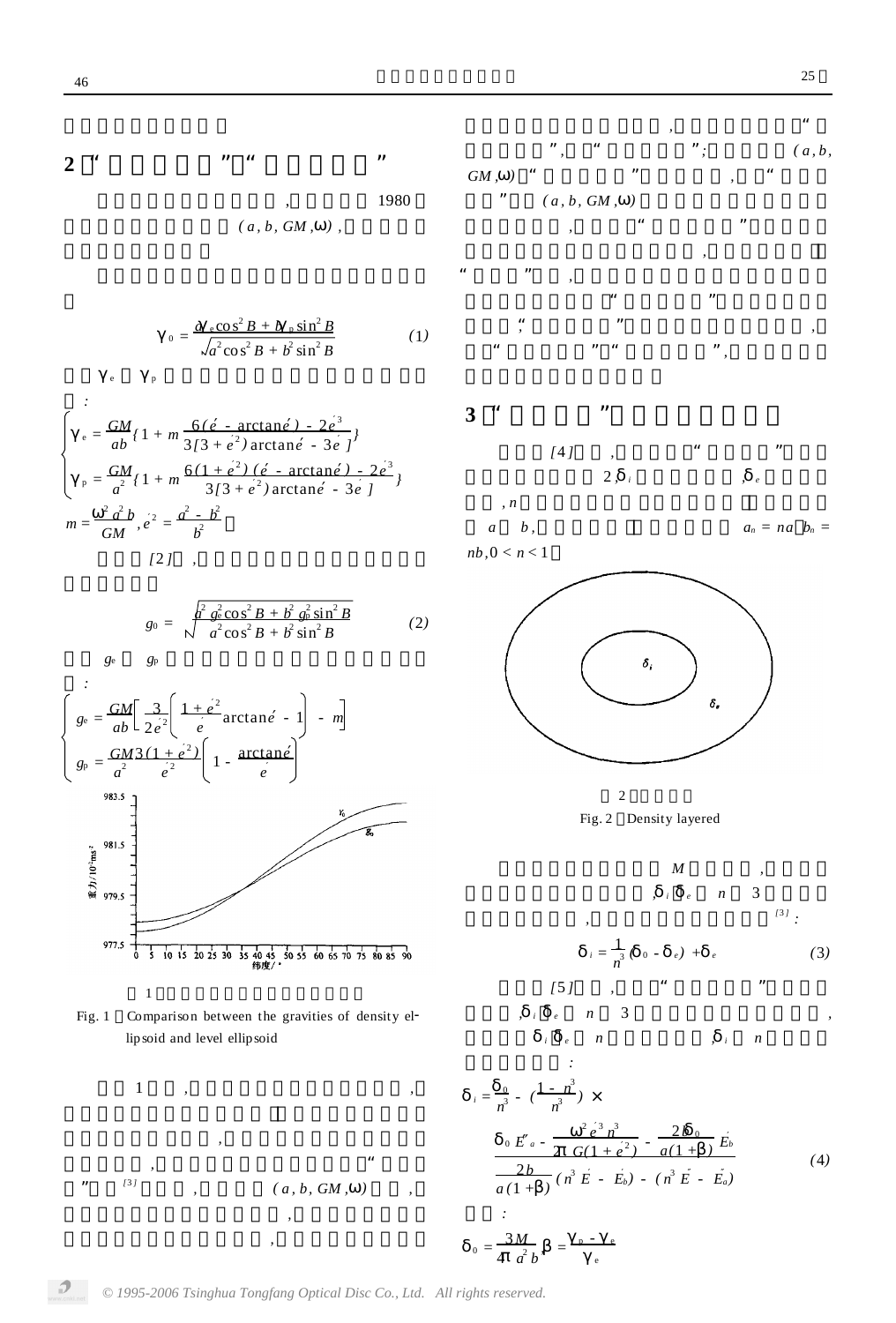$\frac{i}{i}$ 

$$
E = e - \arctan e, E = \arctan e - \frac{e}{1 + e^2}
$$
\n
$$
E_b = e_b - \arctan e_b, E_a = \arctan e_a - \frac{e_a}{1 + e_a^2}
$$
\n
$$
e_a = \frac{hbe}{\sqrt{h^2 b^2 + c_a}}, e_b = \frac{hbe}{\sqrt{h^2 b^2 + c_b}}
$$
\n
$$
c_a = \frac{1}{2} \int \sqrt{(h^2 a^2 + h^2 b^2 - a^2)^2 + 4h^2 a^2 b^2 (1 - h^2)}
$$
\n
$$
(n^2 a^2 + n^2 b^2 - a^2) \int
$$
\n
$$
c_b = \frac{1}{2} \int \sqrt{(h^2 a^2 + h^2 b^2 - b^2)^2 + 4h^2 a^2 b^2 (1 - h^2)}
$$
\n
$$
(n^2 a^2 + n^2 b^2 - b^2) \int
$$
\n
$$
6 \text{ 371 km}
$$
\n
$$
3 \text{ 473 km}, n = \frac{1}{(a^2 a^2 + a^2 b^2 - b^2)^2}
$$
\n
$$
n = 13.287
$$
\n
$$
gcm^{-3}
$$
\n
$$
n = 0.544 872, e = 4.018, i = 13.287
$$
\n
$$
gcm^{-3}
$$
\n
$$
n = 0.544 872, e = 4.018, i = 13.287
$$
\n
$$
gcm^{-3}
$$
\n
$$
n = 0.544 872, e = 4.018, i = 13.287
$$
\n
$$
gcm^{-3}
$$
\n
$$
n = \frac{1}{(a^2 a^2 + a^2 b^2 - a^2)^2}
$$
\n
$$
n = \frac{1}{(a^2 a^2 + a^2 b^2 - a^2)^2}
$$
\n
$$
n = 13.287
$$
\n
$$
n = 0.544 872, e = 4.018, i = 13.287
$$
\n
$$
n = \frac{8}{(a)}
$$
\n
$$
n = \frac{8}{(b)}
$$
\n
$$
n = \
$$

Fig. 3 Total latitudinal

$$
[7], \t" " " "
$$
  
\nP E,  
\n
$$
() = E(cos^{2} + sin^{2} ), = P/E
$$
\n(6)  
\n
$$
P = 2 G E cos sin [ ( , n) -
$$

 $\,0\,$ 

 $( 0, 0)$  d  $(7)$ :  $r_0 = \frac{2b(1+e^2)\cos 1}{1+e^2\cos^2 1}$  $(r, r) = (sin^2 + cos^2) r + bsin^2 (1 - x)$  $\int \cos \theta \ln(r^2 - 2b\cos \theta + b^2) +$  $\frac{\cos 2}{\sin} \arctan \frac{r - k \cos}{b \sin} j$  $\epsilon\epsilon$ ,,  $\frac{171}{17}$  $\overline{2}$  $_{e}$  +  $a^{2}$  = 2  $G$  E cos sin  $[E(-, n)]$  - $\overline{\phantom{0}}$  $( 0, 0)$  Jd  $(8)$ :  $r_0 = \frac{2 a \cos \theta}{1 + 0.49952 e^2 \sin^2 \theta}$  $(r, r) = (sin<sup>2</sup> + cos<sup>2</sup>) r + asin<sup>2</sup>$  ( - 1) x [cos  $\ln(r^2 - 2ar\cos + a^2)$  +  $\frac{\cos 2}{\sin} \arctan \frac{r - a \cos}{a \sin} j$  $(7) \quad (8) \qquad ,$  $E$  $\overline{\phantom{a}}$  , ,,  $(6)$ , "  $\mathcal{L}^{\mathcal{L}}$  $( ) = 5.496 \, 247 \cos^2 \theta + 5.539 \, 862 \sin^2 \theta$  $(9)$  $5<sup>4</sup>$ ,,  $"\$  (  $4)$  $\sqrt{8}$  $_e = 4.658$  $\ddot{\phantom{a}}$ 

 $\text{gcm}^{-3}$ ,  $(3)$ ,,  $= 9.968$  gcm<sup>-3</sup> "  $\alpha$  $n = 0.544872$  $\overline{\phantom{a}}$ 

$$
v_i = \int (P_3^2 a^4 \cos^2 B + Q_3^2 b^4 \sin^2 B) / (a^2 \cos^2 B + b^2 \sin^2 B) \Big|_2^2
$$
 (10)

 $\sim$   $\omega$ 

$$
P_3 = 2 \t G_i \frac{1+e^2}{e^3} (\arctan e_c - \frac{e_c}{1+e_c^2}), Q_3 =
$$
  
\n4  $G_i \frac{1+e^2}{e^3} (e_c - \arctan e_c)$   
\n
$$
2c = \sqrt{(n^2 a^2 + n^2 b^2 - \frac{2}{e^2})^2 + 4n^2 a^2 b^2 (1 - n^2)} -
$$
  
\n
$$
(n^2 a^2 + n^2 b^2 - \frac{2}{e^2})
$$
  
\n
$$
e_c = \frac{bne}{\sqrt{n^2 b^2 + c}},
$$
  
\n
$$
2 = (a^4 \cos^2 B + b^4 \sin^2 B) / (a^2 \cos^2 B + b^2 \sin^2 B)
$$

 $\mathcal{D}$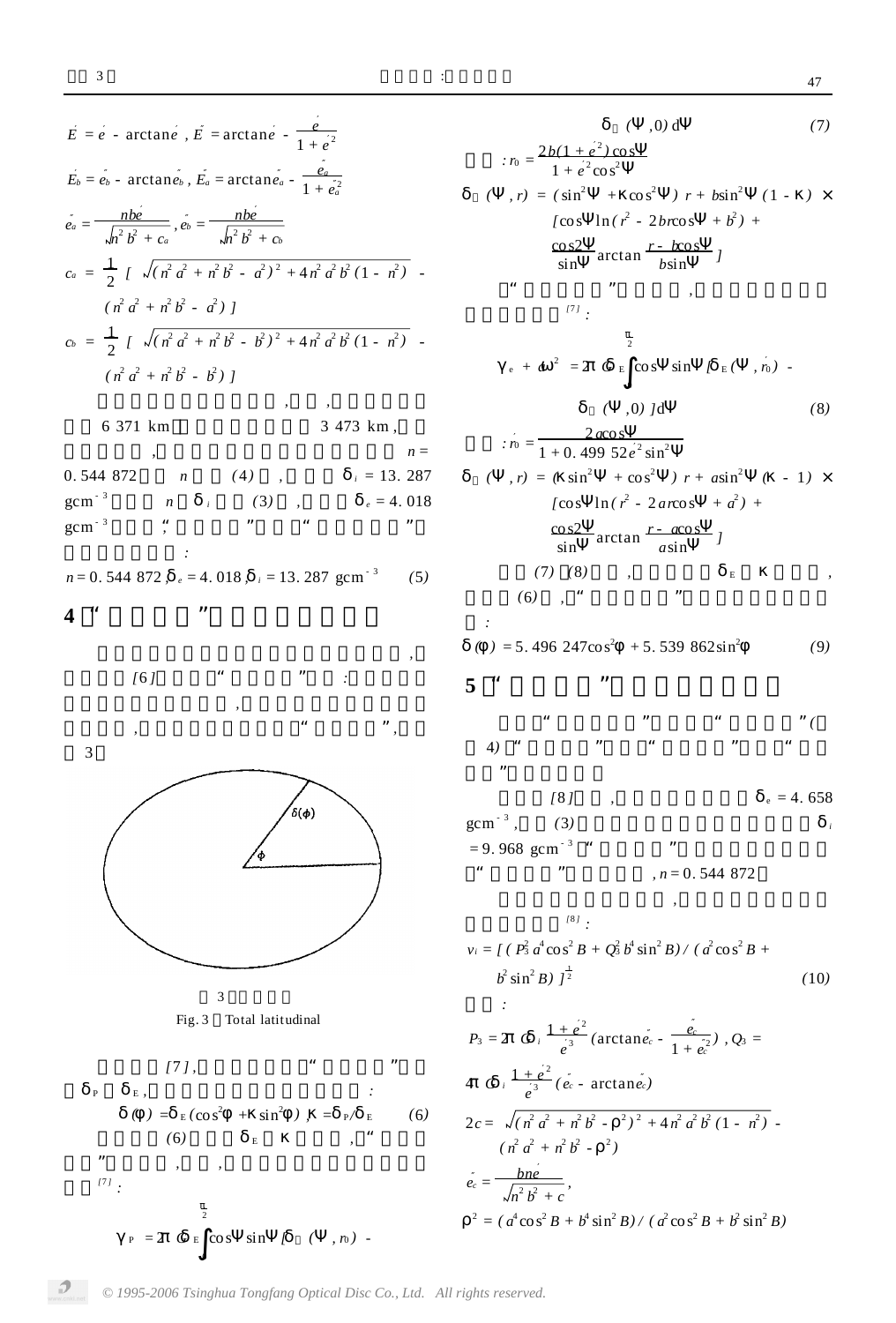

Fig. 4 Inside density distributed along latitude



$$
: n = \frac{2b(1 + e^{2} \cos 1)}{1 + e^{2} \cos^{2} 1}
$$
  

$$
= \frac{1}{2b(1 + e^{2} \cos^{2} 1)} = \frac{1}{2b(1 - e^{2})(1 + e^{2} \cos^{2} 1)}
$$
  

$$
= \frac{b(1 + e^{2} \cos^{2} 1)}{b(1 + e^{2} \cos^{2} 1)}
$$

*r* <sup>1</sup> = *a* 2

$$
r_{1} =
$$
\n
$$
a^{2} \cos - a \sqrt{a^{2} \cos^{2} - b^{2} (1 - n^{2}) (1 + e^{2} \cos^{2} - b)(1 + e^{2} \cos^{2} - b)(1 + e^{2} \cos^{2} - b)(1 + e^{2} \cos^{2} - b)(1 + e^{2} \cos^{2} - b)(1 + e^{2} \cos^{2} - b)(1 - e^{2} - 2 \cos^{2} - b)(1 - e^{2} - 2 \cos^{2} - b)(1 - e^{2} - 2 \cos^{2} - b)(1 - e^{2} - 2 \cos^{2} - b)(1 - e^{2} - 2 \cos^{2} - b)(1 - e^{2} - 2 \cos^{2} - b)(1 - e^{2} - 2 \cos^{2} - b)(1 - e^{2} - 2 \cos^{2} - b)(1 - e^{2} - 2 \cos^{2} - b)(1 - e^{2} - 2 \cos^{2} - b)(1 - e^{2} - 2 \cos^{2} - b)(1 - e^{2} - 2 \cos^{2} - b)(1 - e^{2} - 2 \cos^{2} - b)(1 - e^{2} - 2 \cos^{2} - b)(1 - e^{2} - 2 \cos^{2} - b)(1 - e^{2} - 2 \cos^{2} - b)(1 - e^{2} - 2 \cos^{2} - b)(1 - e^{2} - 2 \cos^{2} - b)(1 - e^{2} - 2 \cos^{2} - b)(1 - e^{2} - 2 \cos^{2} - b)(1 - e^{2} - 2 \cos^{2} - b)(1 - e^{2} - 2 \cos^{2} - b)(1 - e^{2} - 2 \cos^{2} - b)(1 - e^{2} - 2 \cos^{2} - b)(1 - e^{2} - 2 \cos^{2} - b)(1 - e^{2} - 2 \cos^{2} - b)(1 - e^{2} - 2 \cos^{2} - b)(1 - e^{2} - 2 \cos^{2} - b)(1 - e^{2} - 2 \cos^{2} - b)(1 - e^{2} - 2 \cos^{2} - b)(1 - e^{2} - 2 \cos^{2} - b)(1 - e^{2} - 2 \cos^{2} - b)(1 - e^{2} - 2 \cos^{2} - b)(1 - e^{2} - 2 \cos^{2} - b)(1 - e^{2} - 2 \cos^{2} - b)(1 - e^{2} - 2 \cos^{2} - b)(1 - e^{2} - 2 \cos^{2} -
$$

0

 $\overline{2}$ 2 cos sin  $[ ( , n ) - ( , n )$  *(*  $, 0)$  d  $]$ ,  $2 = 32.971932236798°$  (14)  $: r_0 =$ <sup>1</sup> 2 *a*cos  $\frac{2a\cos \theta}{1 + e^2 \sin^2 \theta}$ ,  $\sin^2 \theta = 0.499628$  $r_1 =$ *a*cos + *a* co s  $\sqrt{\cos^2}$ -  $(1 - n^2) (1 + e^2 \sin^2 \sin^2 \theta)$  $1 + e^2 \sin^2 \sin^2 \sin^2$  $r_1 =$  $a\cos - a \sqrt{\cos^2 - (1 - n^2)(1 + e^2 \sin^2 - \sin^2)}$  $1 + e^2 \sin^2 \sin^2 \sin^2$  $(r, r) = ( \sin^2 \theta + \cos^2 \theta) + r + a \sin^2 \theta ( -1) \times r$  $[cos \ \ ln(\ r^2 - 2arcos \ \ +a^2) +$ cos2 sin arctan *r* - *a*cos  $\frac{1}{a \sin}$  *]*  $(13)$   $(14)$   $(11)$  $E$ , (12), " " *:*  $e^{\left( \ \right)} = 4.650852 \cos^2 \ \left( +4.666229 \sin^2 \ \right)$  gcm<sup>-3</sup> *(*15*)*  $: n = 0.544872$ ,  $i = 9.968$  gcm<sup>-3</sup> "*,* "" "*,* " "" "" "

## **6**

" "*, : T S*  $L = T - S$ *, t*<sup>1</sup> *t*<sup>2</sup> *, ,* " " *,*  $H = L dt = min$  (16*) t* 2 *t* 1  $"$  3 *,* " " " "*,* " "*,*

## **References**



*© 1995-2006 Tsinghua Tongfang Optical Disc Co., Ltd. All rights reserved.*